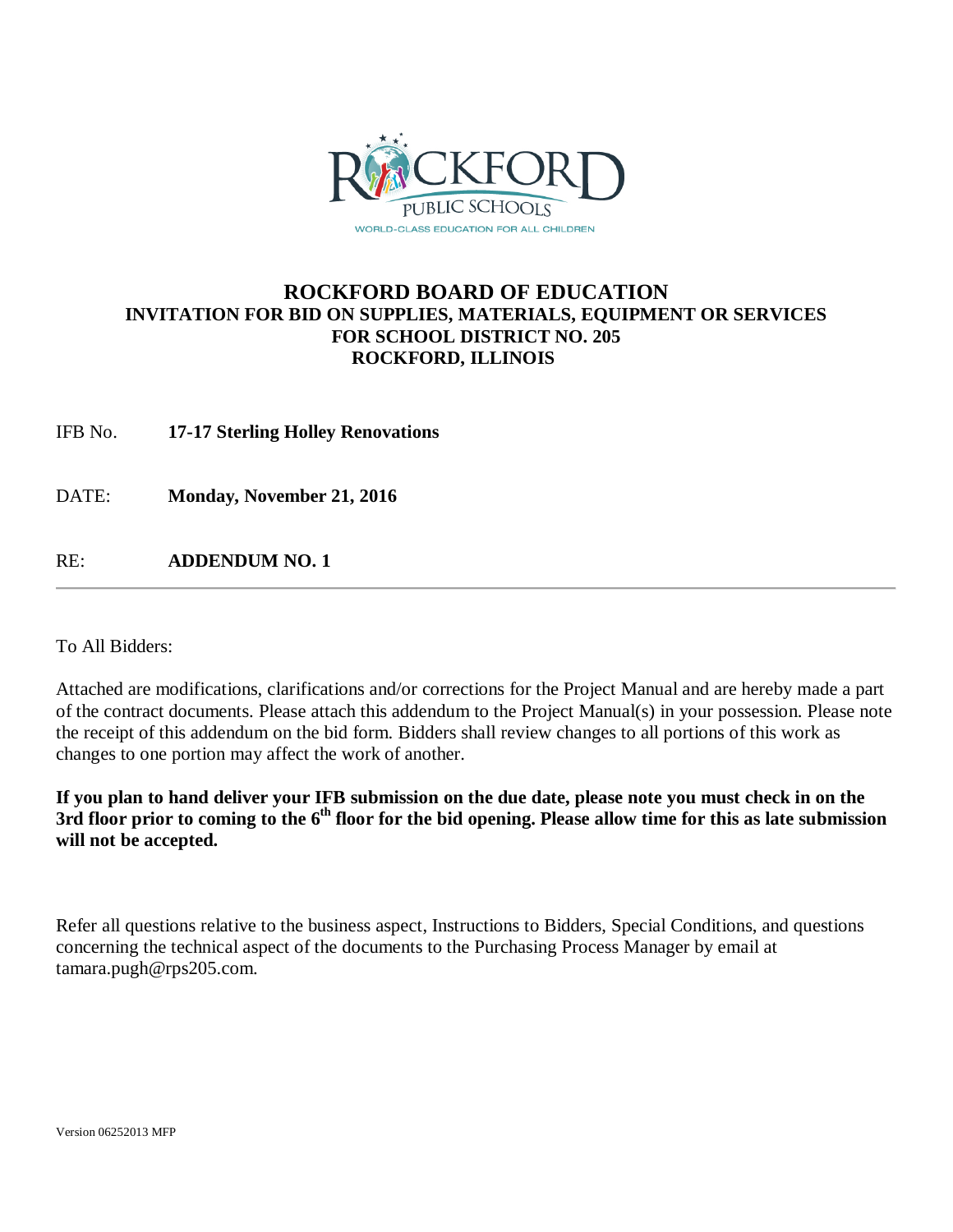#### LARSON & DARBY GROUP **ARCHITECTS-ENGINEERS-PLANNERS**

4949 Harrison Avenue, Suite 100 P. O. Box 5207, Rockford, IL 61125-0207 815/484-0739 FAX 815.229.9867

- TO: ALL BIDDERS
- RE: ADDENDUM #1

Changes to Bidding Documents Dated November 3, 2016

PROJECT: RENOVATIONS TO STERLING HOLLEY CENTER ROCKFORD PUBLIC SCHOOLS 205 ROCKFORD, ILLINOIS

PROJECT NO.: 25011-06

DATE: November 21, 2016

Please attach this Addendum to the Project Manual and Drawings for the referenced project. Take the changes to the Project Manual and Drawings into consideration in preparing your Bid.

Bidders shall make note in writing on Bid Form that this Addendum has been taken into consideration. Failure to do so may be sufficient cause to reject the Bid.

#### LARSON & DARBY GROUP

By\_\_\_\_\_\_\_\_\_\_\_\_\_\_\_\_\_\_\_\_\_\_\_\_\_\_\_\_\_\_\_\_\_\_\_

Stephen M. Nelson

This Addendum consists of 2 pages, plus materials itemized herein.

- I. PRE-BID MEETING
	- A. Minutes of the Pre-Bid Meeting (2 pages) are issued herewith.
	- B. Pre-Bid Meeting Sign-in Sheet (2 pages) is issued herewith.

### II. GENERAL CLARIFICATIONS

A. The following is clarified, added or modified:

- a. Clarification: A question was raised regarding building accessibility for the contractors visits during bidding. Contractors may visit any time during the regular business hours and by checking in with the transportation director's office.
- b. Clarification: A question was raised regarding the contractor assigned parking during construction. The district will arrange for limited contractor parking adjacent to the building.
- c. Clarification: A question was raised regarding whether temporary fire protection be needed while the ceiling is taken down. Contractor shall take all the necessary measures to maintain the building protected during this renovation work. Contractor shall coordinate and verify with the authority having jurisdiction on this requirement and shall provide all required material and labor as required.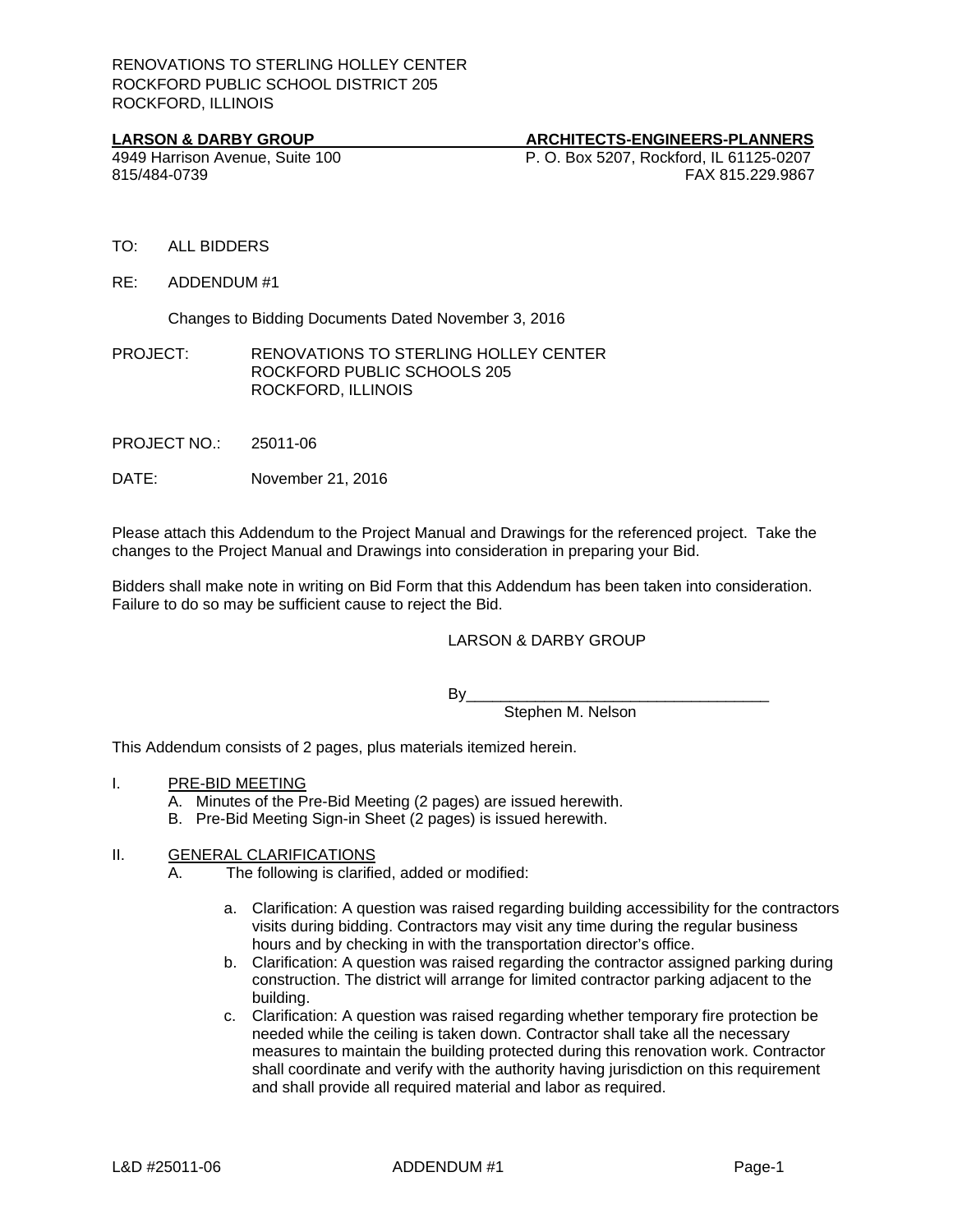- d. Clarification: A question was raised regarding whether the area will be cleared during construction. The district will remove all loose furniture, but lockers and cabinets attached to the wall will remain in place.
- e. Clarification: A question was raised regarding the asbestos abatements and whether it is part of the contractor scope. Asbestos abatement will be addressed by a separate contract by the school district.

#### III. ADDITIONS OR CHANGES TO THE PROJECT MANUAL

- A. Invitation for Bid On Supplies, Materials, Equipment, or Services REVISE first paragraph to read "RE: IFB No. 17-17 Sterling Holley Renovations. The purpose of this Invitation for Bid (IFB) is to solicit bids for acoustical ceiling removal and replacement, new HVAC system, exhaust and generator at Sterling Holley, 2000 Christina Street, Rockford, IL 61104."
- B. Invitation to Bid REVISE Bid Scope to read "Acoustical ceiling removal and replacement, new HVAC system, exhaust and new generator at Sterling Holley, 2000 Christina Street, Rockford, IL 61104."

### IV. ADDITIONS OR CHANGES TO THE DRAWINGS

- A. Sheet MD1.1:
	- a. REVISE Demolition Keyed Note # 4 to read:" Alt. M-1: Disconnect existing make-up air unit and prepare to relocate as shown on new work plan. Disconnect and remove gas piping back to main and cap. Disconnect and remove OA intake duct and intake hood on roof. Cap existing roof opening and patch roof to match existing adjacent roof construction & material."
	- b. ADD missing Demolition Keyed Note #5 to read:" Demolish existing AHU and associated condensing unit on roof c/w interconnecting refrigerant piping."

END OF ADDENDUM #1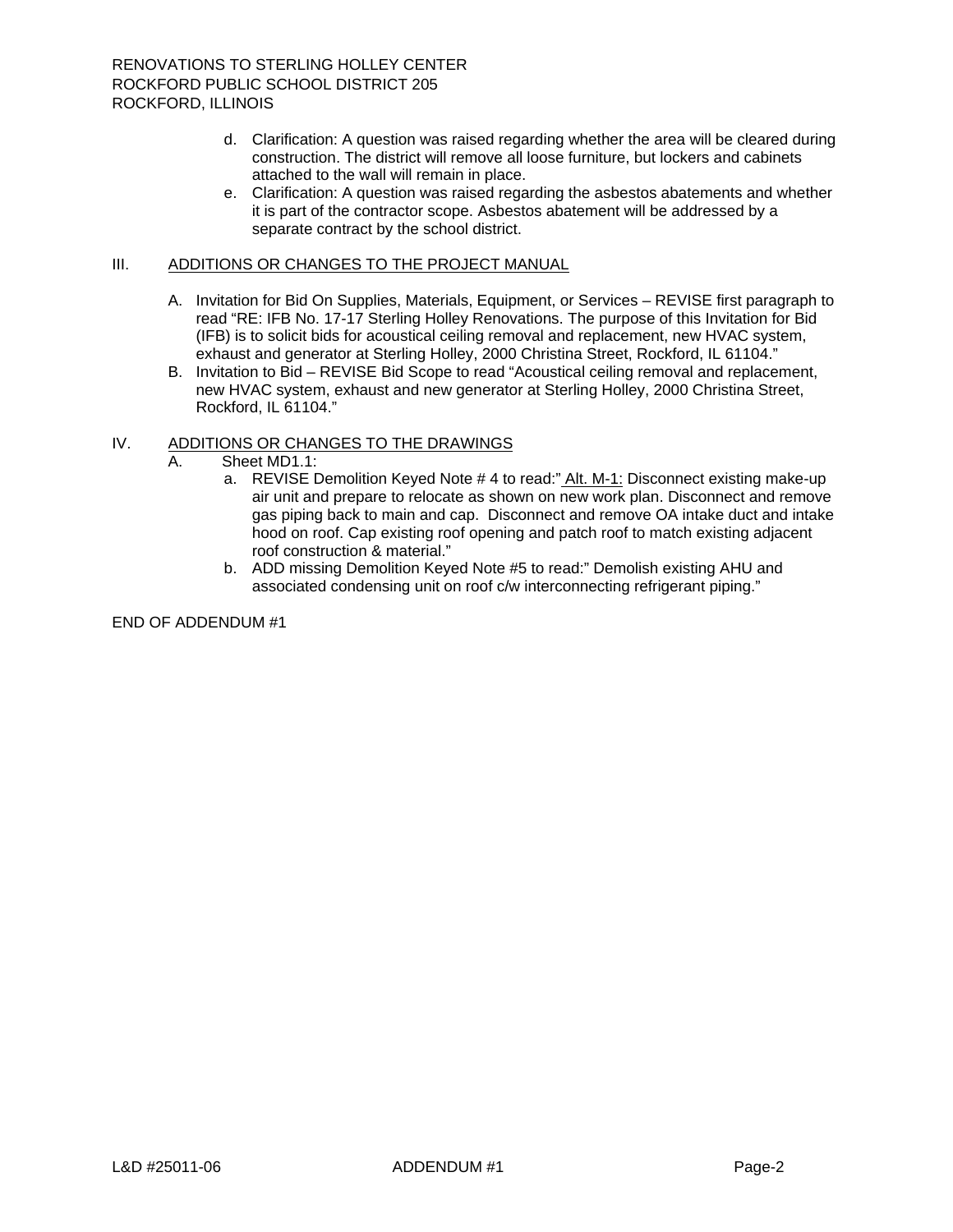

## **PRE-BID MEETING MINUTES Nov 16, 2016**

## **Rockford Public School District #205 Sterling Holley Center Renovations Project**

LDG Project No.: 25011-06

Phase: Bidding

| Meeting #      | <b>Meeting Location</b>          | Time                              | Next Mtg. | Next Time | Next Location | Preparer   |
|----------------|----------------------------------|-----------------------------------|-----------|-----------|---------------|------------|
| 1              | <b>Sterling Holley</b><br>Center | $2:00 \text{ pm}$                 | N/A       | N/A       | N/A           | <b>SMN</b> |
|                |                                  |                                   |           |           |               |            |
| Debbie Dimmick |                                  | RPS205 Facilities Project Manager |           |           | x             |            |
| Pat Moran      |                                  | Larson & Darby Group - Engineer   |           |           | х             |            |
| Dixit Patel    |                                  | Larson & Darby Group - Engineer   |           |           | χ             |            |

See attached Sign -In Sheet for all other meeting participants.

| <b>Purpose of Meeting:</b> | <b>Manditory Pre-Bid Submission Meeting</b> |
|----------------------------|---------------------------------------------|
|----------------------------|---------------------------------------------|

| Item | <b>Topic/ Description</b> | <b>Responsible Firm/</b><br>Person | <b>Initial Date</b> | Due Date | <b>Status</b> |
|------|---------------------------|------------------------------------|---------------------|----------|---------------|
|      |                           |                                    |                     |          |               |
| 1.0  | <b>Introductions</b>      | LDG                                | 11.16.16            | N/A      | Complete      |

a. Mrs. Dimmick welcomed everyone.

b. Mr. Pat Moran, from Larson & Darby Group introduced himself, and Mr. Patel the Electrical Engineer and other district personnel before he started the meeting.

| Item | <b>Topic/ Description</b>                                                                             | <b>Responsible Firm/</b><br>Person | <b>Initial Date</b> | Due Date | <b>Status</b> |
|------|-------------------------------------------------------------------------------------------------------|------------------------------------|---------------------|----------|---------------|
| 2.0  | <b>Information Review</b>                                                                             | LDG/Pat Moran                      | 11.16.16            | N/A      | Complete      |
|      |                                                                                                       |                                    |                     |          |               |
| a.   | Mr. Moran reviewed the general overall HVAC scope of the project. Then Mr. Patel did the same for the |                                    |                     |          |               |
|      | Electrical scope of work.                                                                             |                                    |                     |          |               |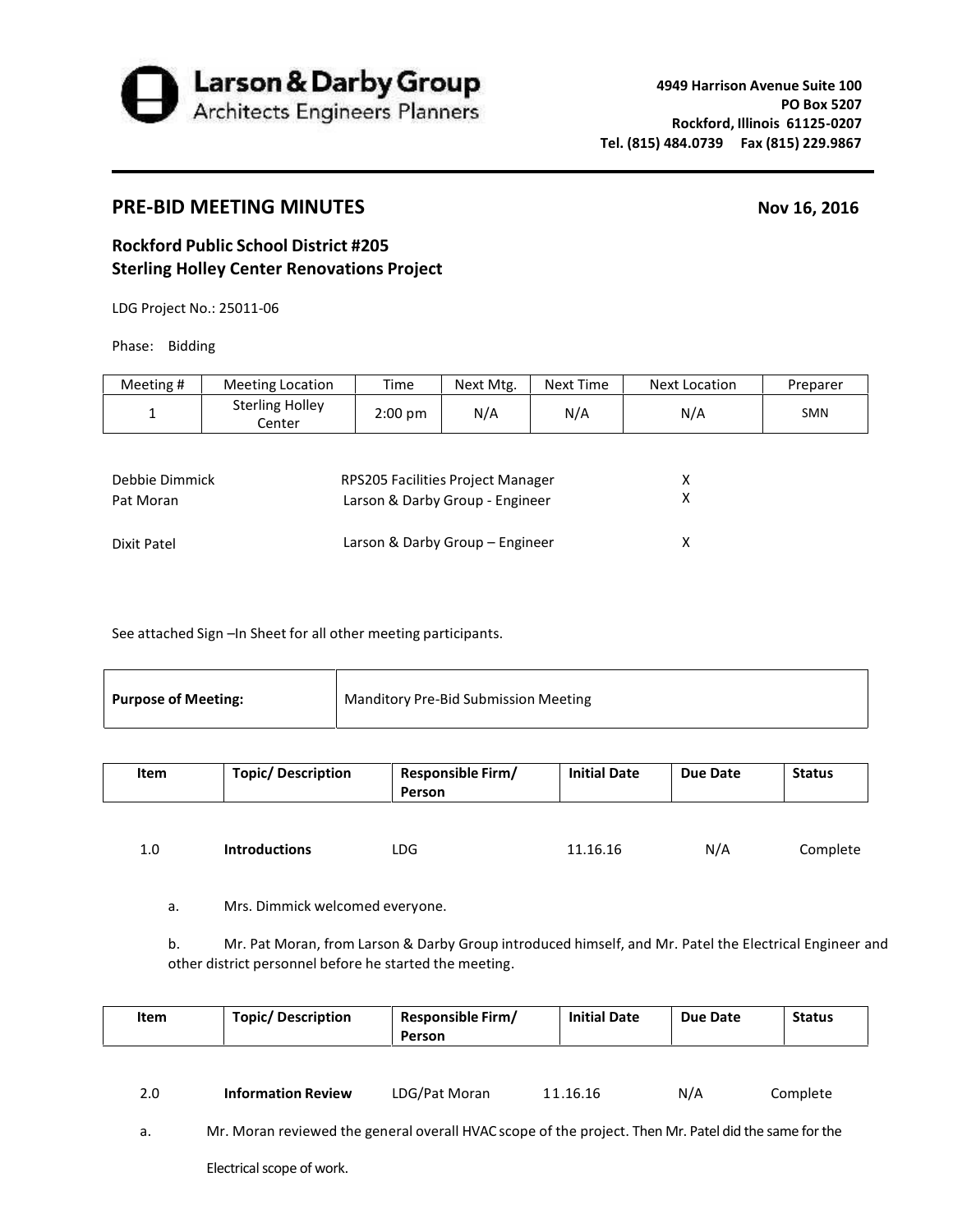b. All questions must be sent in writing directly to Ms. Tamara Pugh per the opening statement.

| Item | <b>Topic/ Description</b>                                                                                      | Responsible Firm/<br>Person | <b>Initial Date</b> | <b>Due Date</b> | <b>Status</b> |  |
|------|----------------------------------------------------------------------------------------------------------------|-----------------------------|---------------------|-----------------|---------------|--|
|      |                                                                                                                |                             |                     |                 |               |  |
| 3.0  | <b>Questions/Tour-</b>                                                                                         | LDG/Pat Moran               | 11.16.16            | N/A             | Complete      |  |
| a.   | A question was asked regarding if the contractor will be able to access the site for future visits.            |                             |                     |                 |               |  |
| b.   | A question was asked regrading where the contractor can park their vehicles during construction.               |                             |                     |                 |               |  |
| c.   | A question was asked regarding if temporary fire protection will be needed while the ceiling is taken<br>down. |                             |                     |                 |               |  |
| d.   | A question was asked if the area of construction will be cleared from furniture and office equipment.          |                             |                     |                 |               |  |
| e.   | A question was asked about missing text for demolition keyed note #5.                                          |                             |                     |                 |               |  |
| f.   | A question was asked if the asbestos abatement is included in this project.                                    |                             |                     |                 |               |  |

The foregoing constitutes our understanding of matters discussed and conclusions reached. Other participants are requested to review and advise the undersigned, in writing, of any omissions or different understanding that they may have.

By: Pat Moran Mechanical Engineer Larson & Darby Group